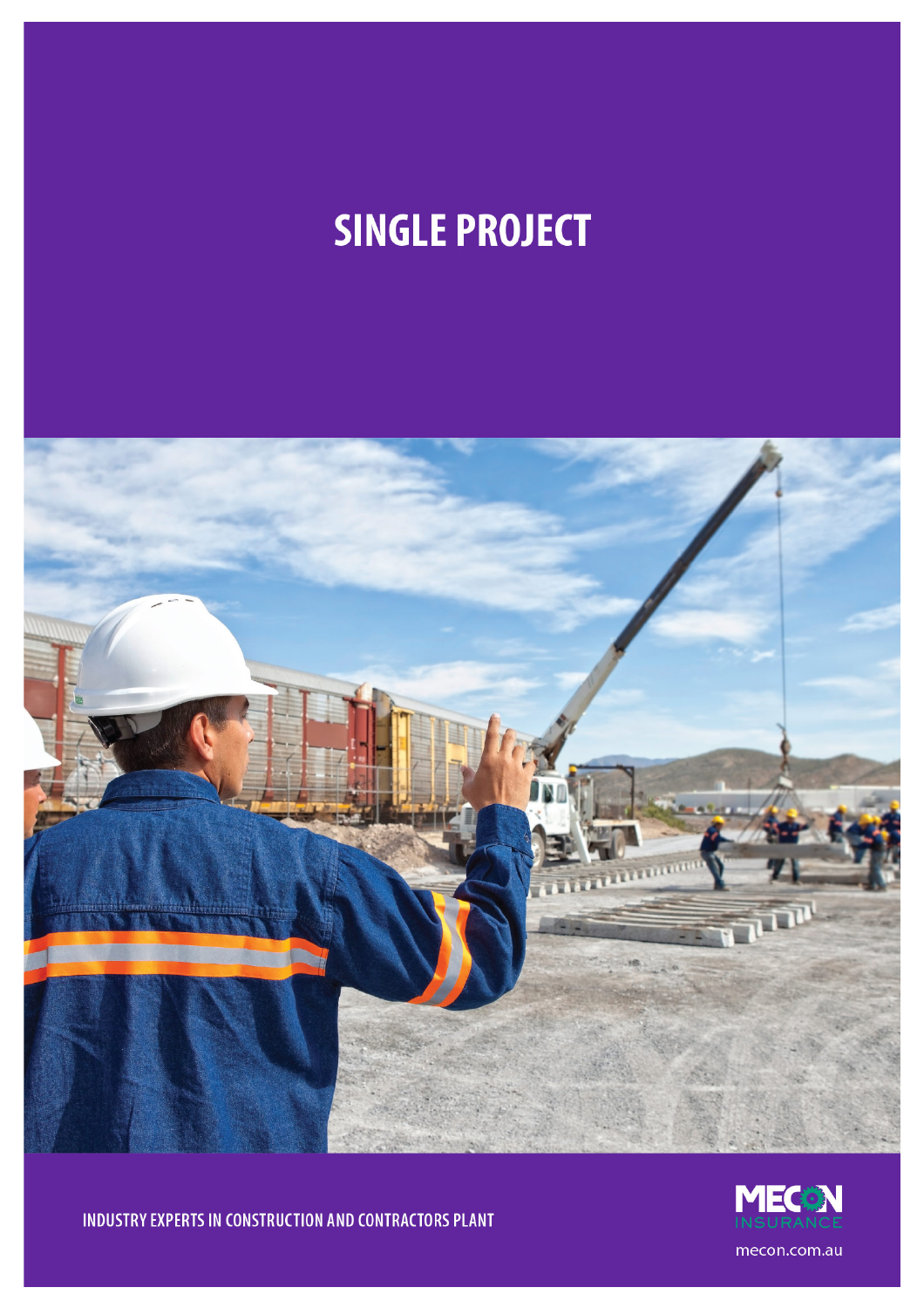# **SINGLE PROJECT**

## WHY USE MECON?

Our policy wording has been designed to cater for simple domestic work through to complex heavy industrial and civil projects and/or the various trades involved in such projects.

# WHAT WE AUTOMATICALLY COVER

MECON's construction policies combine both Material Damage and Public Liability together in two sections. Our policies automatically include the following features\*:

#### **Material Damage:**

- Cessation of work 60 days
- Claim Preparation Fees \$10,000
- **Event period 96 hours**
- **Expediting expenses 5%**
- Leak, search and repair costs \$200,000
- **Marine Cargo 50/50 concealed damage**
- **Mitigation costs 5%**
- Offsite Storage and Transit full sum insured
- **Principals in contract insured**
- Professional fees 10%
- Removal of debris 10%
- **Testing and Commissioning (up to 4 weeks)**
- Undamaged foundations
- Undamaged parts "access costs" \$50,000
- Variations and escalation 20%
- Watercraft up to 10 metres

#### **Public Liability:**

- Claim Preparation Fees \$20,000
- Contractual Liability (construction contracts)
- Defence costs
- **Loss of use**
- **Occupation of permanent and temporary premises**
- **Principals in contract insured**
- **Sudden and accidental pollution**
- **Temporary repairs to mitigate threat**
- Vehicles in care, custody or control (\$100k)
- Vibration, weakening or removal of supports (no exclusion)
- Watercraft up to 10 metres

*\*Refer to policy wording SP1021 for specifics*

**SYDNEY** 02 9252 1040 **BRISBANE** 07 3146 0100 MELBOURNE 03 9421 6379 **PERTH** 08 9322 4529